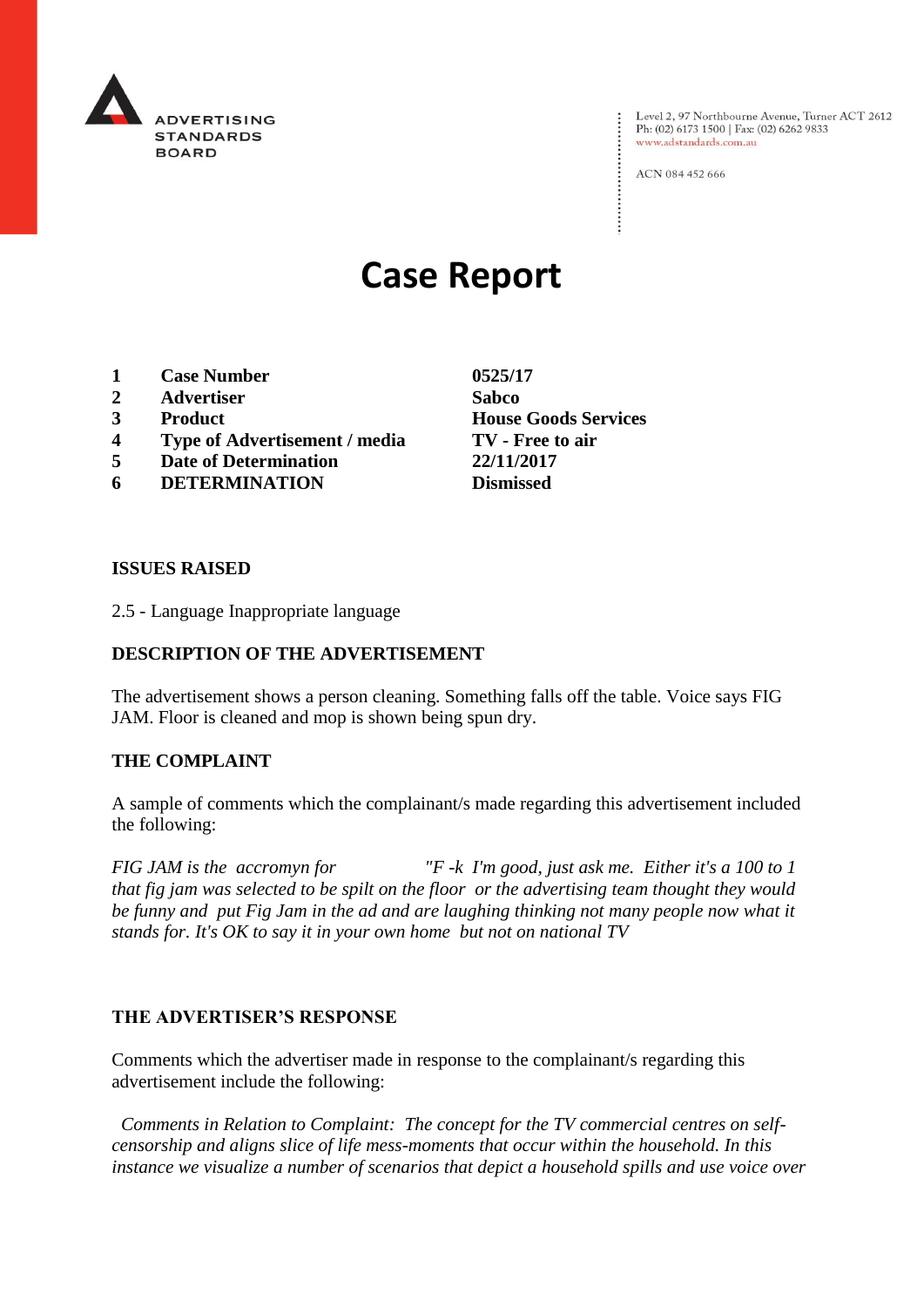*to carry out the self-censorship in line with our "keep it clean" tag line. With regards to the fig spill we actually feature fig jam on the spoon that drops onto the floor and makes a mess (the other mess-moment reference in the commercial is to footprints). It was never the intention of the writers of this commercial to align to anything else, acronym or otherwise.* 

## **THE DETERMINATION**

The Advertising Standards Board (the "Board") considered whether this advertisement breaches Section 2 of the AANA Advertiser Code of Ethics (the "Code").

The Board noted the complainant's concern that inappropriate language was used and broadcast on national television.

The Board viewed the advertisement and noted the advertiser's response.

The Board considered whether the advertisement was in breach of Section 2.5 of the Code. Section 2.5 of the Code states: "Advertising or Marketing Communications shall only use language which is appropriate in the circumstances (including appropriate for the relevant audience and medium). Strong or obscene language shall be avoided".

The Board noted that the phrase FIG JAM has been used in the advertisement that shows an image of a spoon full of fig jam falling to the floor in conjunction with a voiceover that says "Figjam" followed by images of the floor being clean by a mop then spun dry. The Board also noted the complainant's observation that the phrase Fig Jam is understood to be an acronym for "F -k I'm good, just ask me.

The Board noted that there is a genuine level of community concern about strong or inappropriate language (Community Perceptions Research, https://adstandards.com.au/sites/default/files/community\_perceptions\_report\_2012.pdf,2012) particularly where children are exposed or included.

The Board accepted that the inference of a word could be considered offensive by some members of the community.

The Board considered that although the word 'Fig Jam' had been used and could be interpreted as being an acronym for an obscene word, an actual obscenity is not used and the word 'Fig Jam' itself is not strong or obscene.

The Board noted that it had previously dismissed complaints about an advertisement where a word that is 'beeped out' (0491/17) where:

The Board considered that although the simultaneous use of images on screen and the words being "beeped out" could be interpreted as an obscene word, an actual obscenity is not used and the term 'beep' or an overlay of symbols on a screen in itself is not strong or obscene

Consistent with this previous determination, the majority of the Board noted based on the absence of audible, offensive language the wording used in the advertisement is unlikely to be considered strong or obscene by most members of the community.